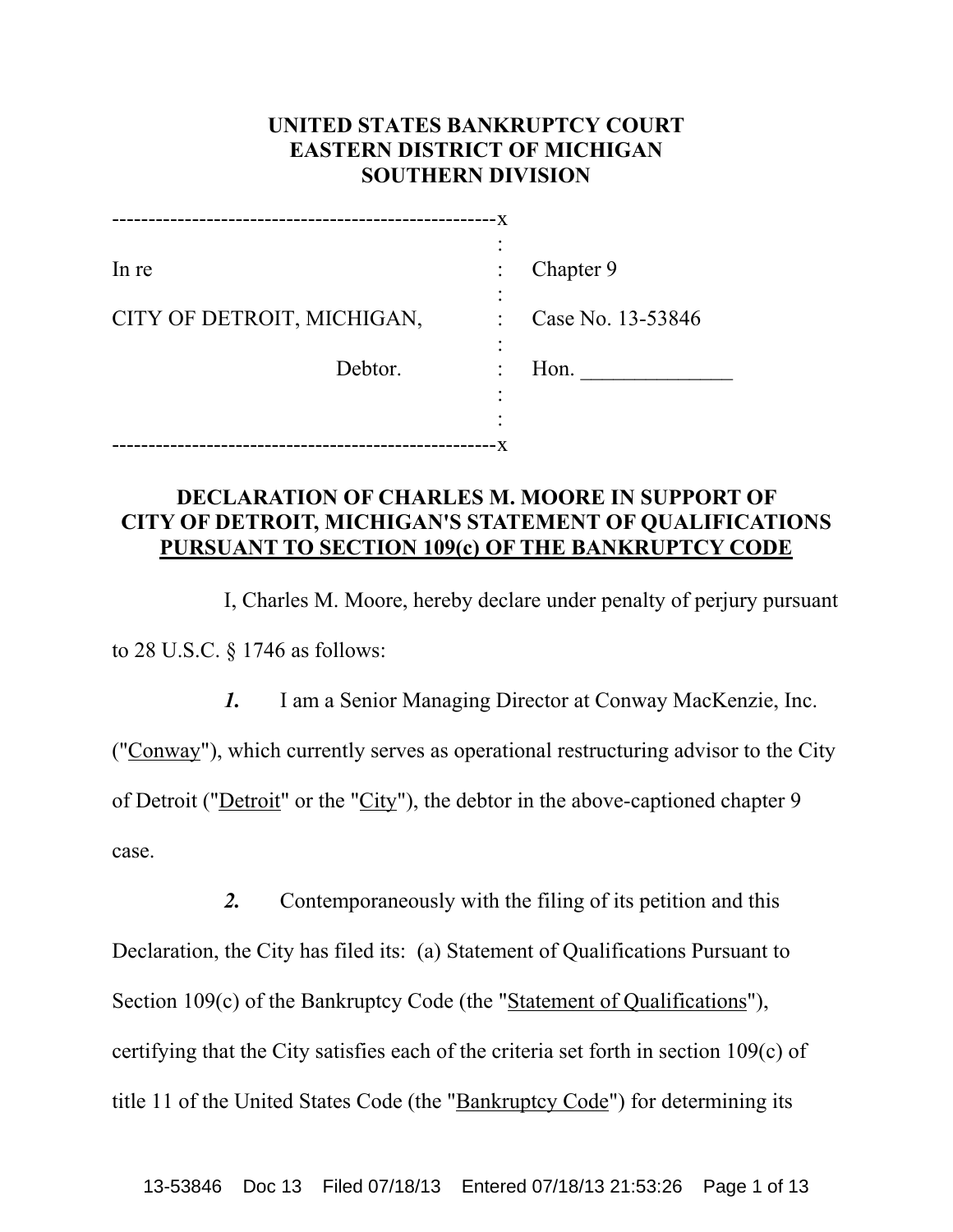eligibility to be a debtor under chapter 9 of the Bankruptcy Code; and (b) Memorandum of Law in Support of Statement of Qualifications Pursuant to Section 109(c) of the Bankruptcy Code (the "Memorandum of Law"). This Declaration is made in support of the Statement of Qualifications and the Memorandum of Law.

*3.* Except as otherwise indicated, all statements in this Declaration are based on my personal knowledge, my review of relevant documents and/or my opinion based upon my experience and knowledge of the City's operations and financial conditions. If called to testify, I could and would testify to each of the facts set forth herein based on such personal knowledge, review of documents and/or opinion.

#### **Education and Experience**

*4.* I have a Bachelor of Arts and a Master of Business Administration, both from Michigan State University. Before joining Conway in 2001, I was the Chief Financial Officer of a privately owned automotive supplier. Prior to that, I was a Manager in the middle market consulting practice of what was then known as Deloitte & Touche. I have approximately 19 years of extensive experience dealing with both financial and operational aspects of corporate revitalization.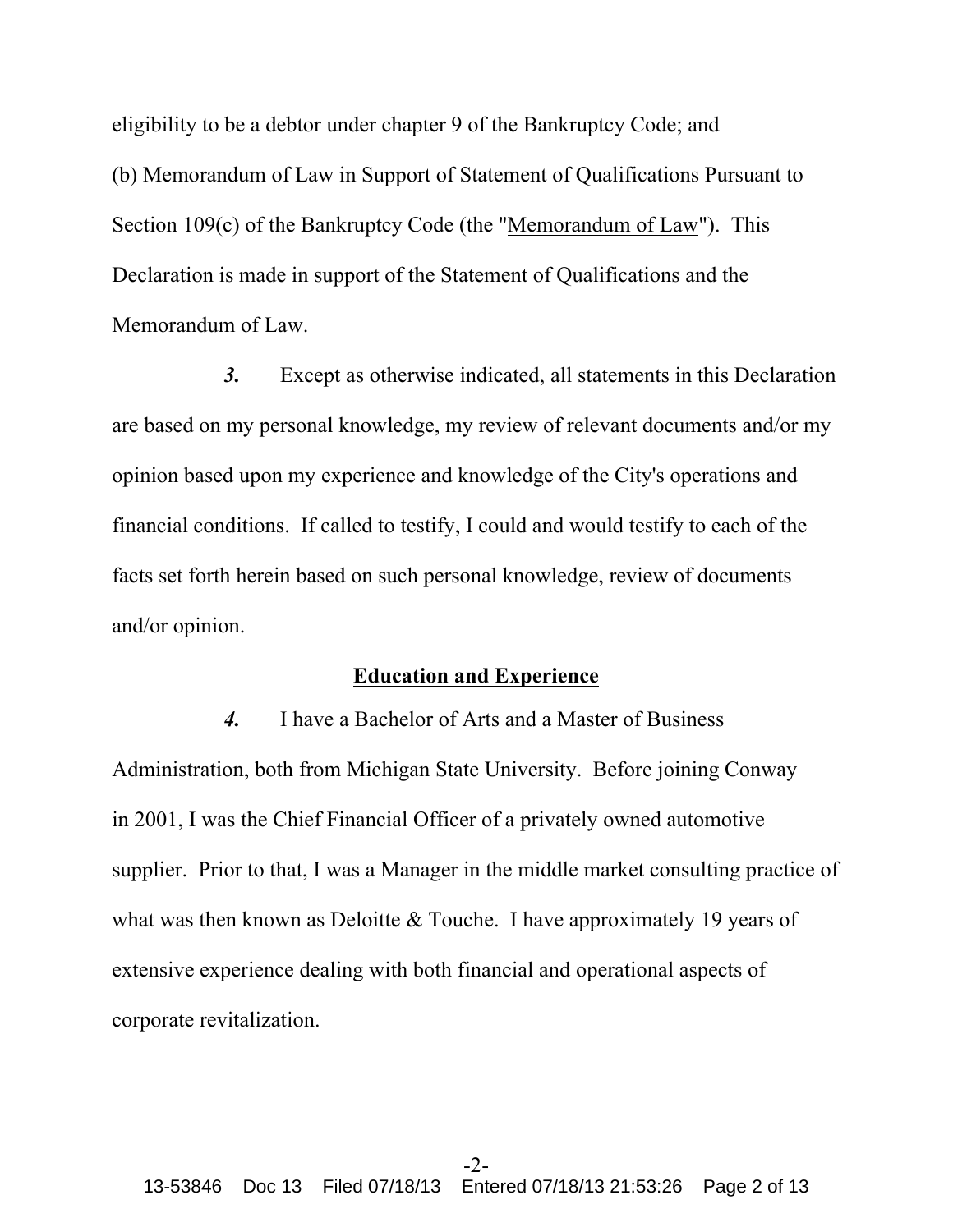*5.* At Conway, I provide crisis management and turnaround consulting services to under-performing entities in a variety of industries, including governmental, financial services, technology, gaming and hospitality, automotive, manufacturing, distribution, consumer products, construction and real estate. Working for debtor, creditor and customer constituents, I have negotiated and executed debt restructuring and reorganization transactions both in and out of court. I also have extensive experience with defined benefit pension plans and other post-retirement employee benefits.

*6.* I am a Certified Turnaround Professional, a Certified Public Accountant, Certified in Financial Forensics, and a member of the Turnaround Management Association, American Bankruptcy Institute, American Institute of Certified Public Accountants and Michigan Association of Certified Public Accountants. I am also a past President and a former member of the Board of Directors for the Detroit Chapter of the Turnaround Management Association. Recently, I was appointed to serve on the Legislative Commission on Government Efficiency, a nine-person task force charged with identifying ways to improve the State of Michigan's operations.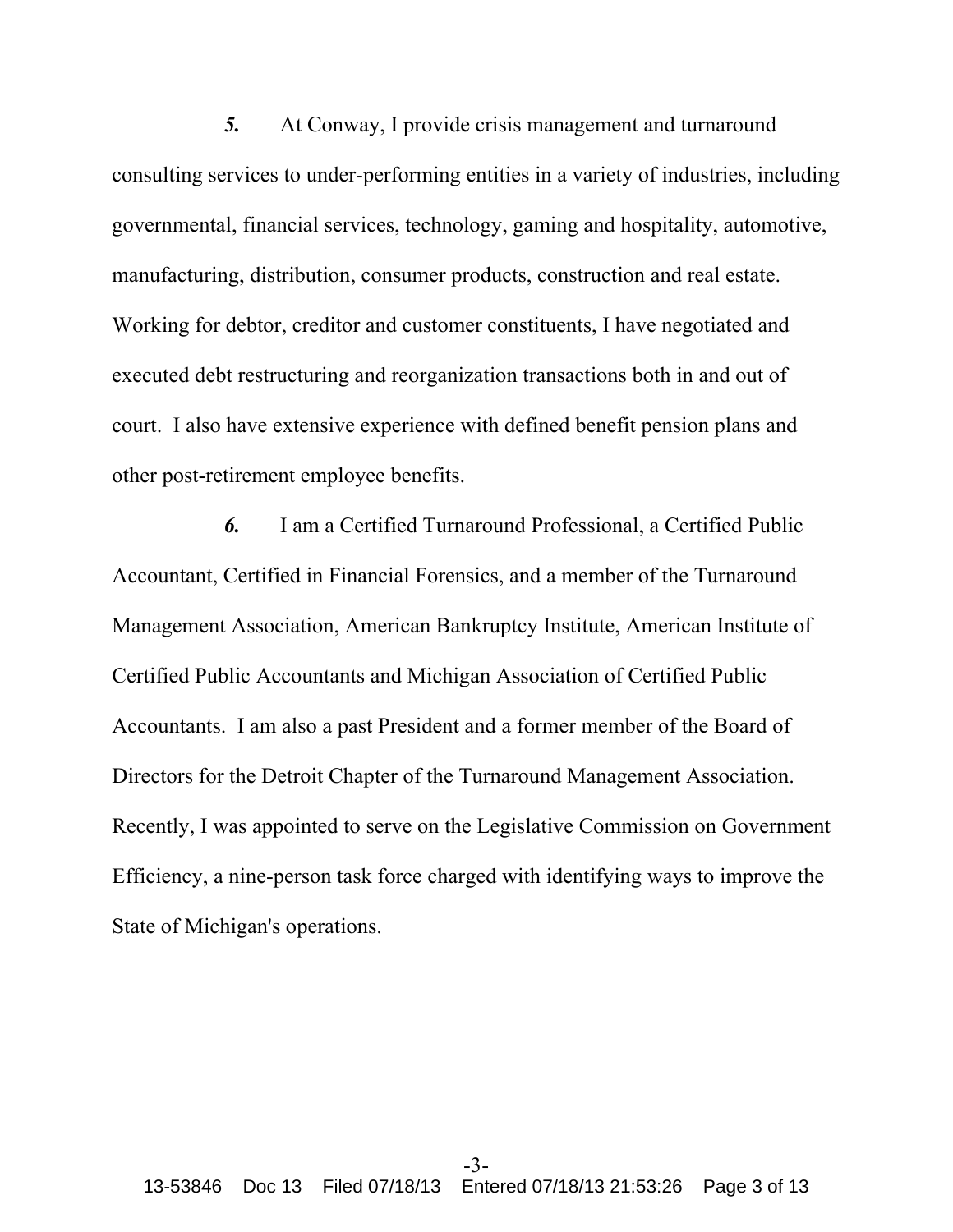#### **The City's Pension Liabilities**

*7.* The City engaged Conway in January 2013 to assist the City with its ongoing restructuring initiatives. I have been actively involved in Conway's work for the City since that time.

*8.* Over a period of 5 months, my colleagues at Conway and I conducted an extensive and detailed department-by-department review of the City's operations, infrastructure and needed investments. This work, completed in consultation with the Emergency Manager and the City's other advisors, resulted in a detailed plan for operational restructuring initiatives and investments. I also have spent a significant amount of time analyzing the City's pension liabilities in order to: (a) understand the nature and scope of the City's obligations under its defined benefit pension plans; (b) identify factors impacting the funded status of the defined benefit pension plans; (c) evaluate future potential contribution requirements by the City to the defined benefit pension plans; and (d) analyze the City's options for modifications thereto.

## *The City's Unfunded Pension Liabilities are Understated*

*9.* It is my understanding that as of the end of fiscal year 2012 (*i.e.*, June 30, 2012), the City's two retirement systems — the General Retirement System (the "GRS") and the Police and Fire Retirement System (the "PFRS", and, together with the GRS, the "Systems") — together had over 20,000 retirees

#### $-4-$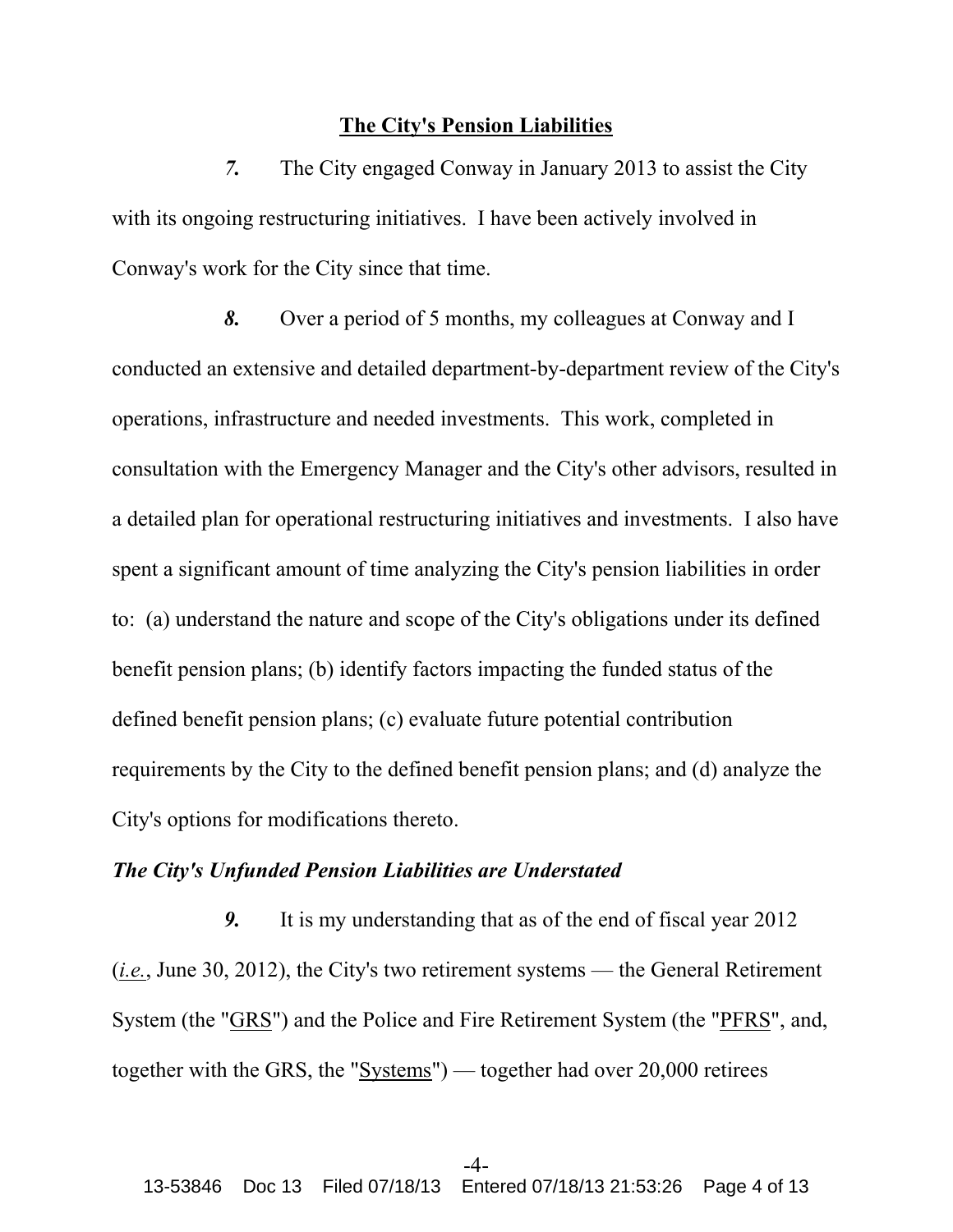receiving benefits under the applicable Systems' defined benefit plans. In addition, I understand that more than 2,400 former employees were entitled to but were not yet receiving benefits, and more than 9,700 active employees were members of the Systems with an expectation of receiving benefits when they retire.

*10.* Using the valuation assumptions and methods currently employed by the Systems and their outside actuary, as of June 30, 2011 (the most recent actuarial valuation available), the GRS had reported Unfunded Actuarial Accrued Liabilities ("UAAL") of approximately \$639.9 million. (UAAL measures the difference between the present value of a pension fund's accrued liabilities and the actuarial value of the pension fund's assets.) A draft of the GRS actuarial valuation report as of June 30, 2012, indicates that its UAAL has grown to approximately \$829.8 million. As of June 30, 2012 (the most recent actuarial valuation available), the PFRS actuarial valuation reported UAAL of approximately \$147.2 million. Therefore, based on current actuarial assumptions and methods employed by the Systems' actuary, the estimated UAAL as of the end of fiscal year 2012 for both Systems combined is approximately \$977.0 million.

*11.* The combined reported UAAL for the Systems, however, is premised upon a host of valuation assumptions and methods that, in the City's view, serve to substantially understate the Systems' unfunded liabilities. For example, current actuarial valuations project annual net rates of return on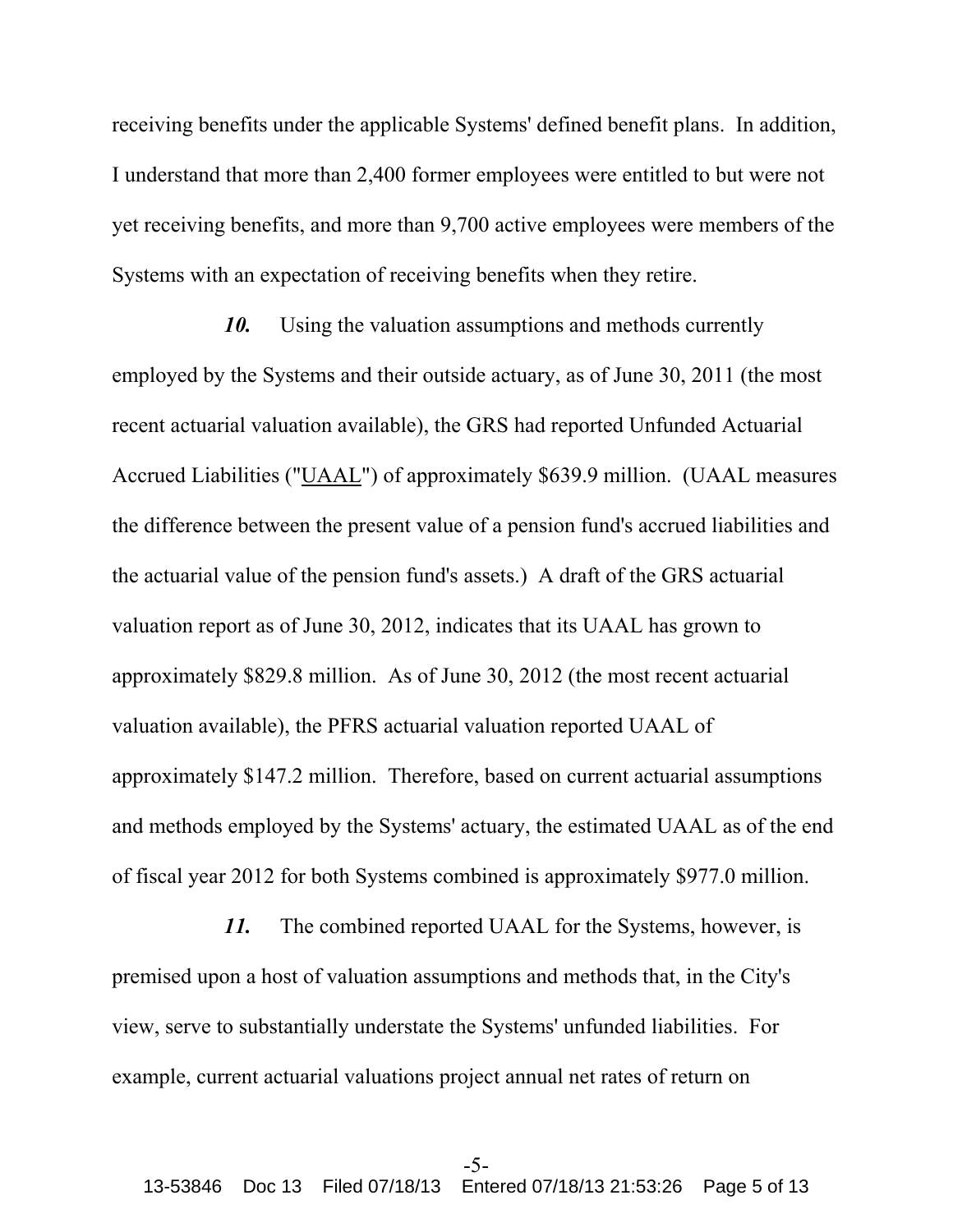investments (GRS — 7.9%; PFRS — 8.0%) that are unrealistically high based on the demographics of the Systems and the targeted investment mix for System assets. Using more realistic assumed annual rates of return of 7.0%, or even 7.25%, increases the UAAL, and the resulting City contributions required to maintain adequate funding levels to pay benefits. In the June 30, 2012 actuarial valuation report for the PFRS, its own actuary recommended that PFRS "[r]educe the investment return assumption as the asset allocation is changed to meet changing cash-flow needs." In its draft actuarial valuation report for the GRS as of June 30, 2012, the GRS actuary indicates that it will undertake an experience study for GRS following the June 30, 2012 valuation and that it expects "(*at a minimum*) to recommend consideration of changes to the . . . [a]ssumed rate of investment return…" (Emphasis added.)

*12.* The Systems also mask their actual funding shortfall by "smoothing" asset gains and losses over a seven-year period. "Smoothing" means that gains and losses in excess of the assumed net rates of return (8.0% for PFRS and 7.9% for GRS) are recognized over a period of seven years, provided that the difference between the actuarial value of assets and the market value of assets stays within a "corridor" set by the Systems. As of June 30, 2012, the actuarial value of assets was higher than the actual market value of assets as of that date for the PFRS and the GRS by approximately \$701 million and \$648 million, respectively.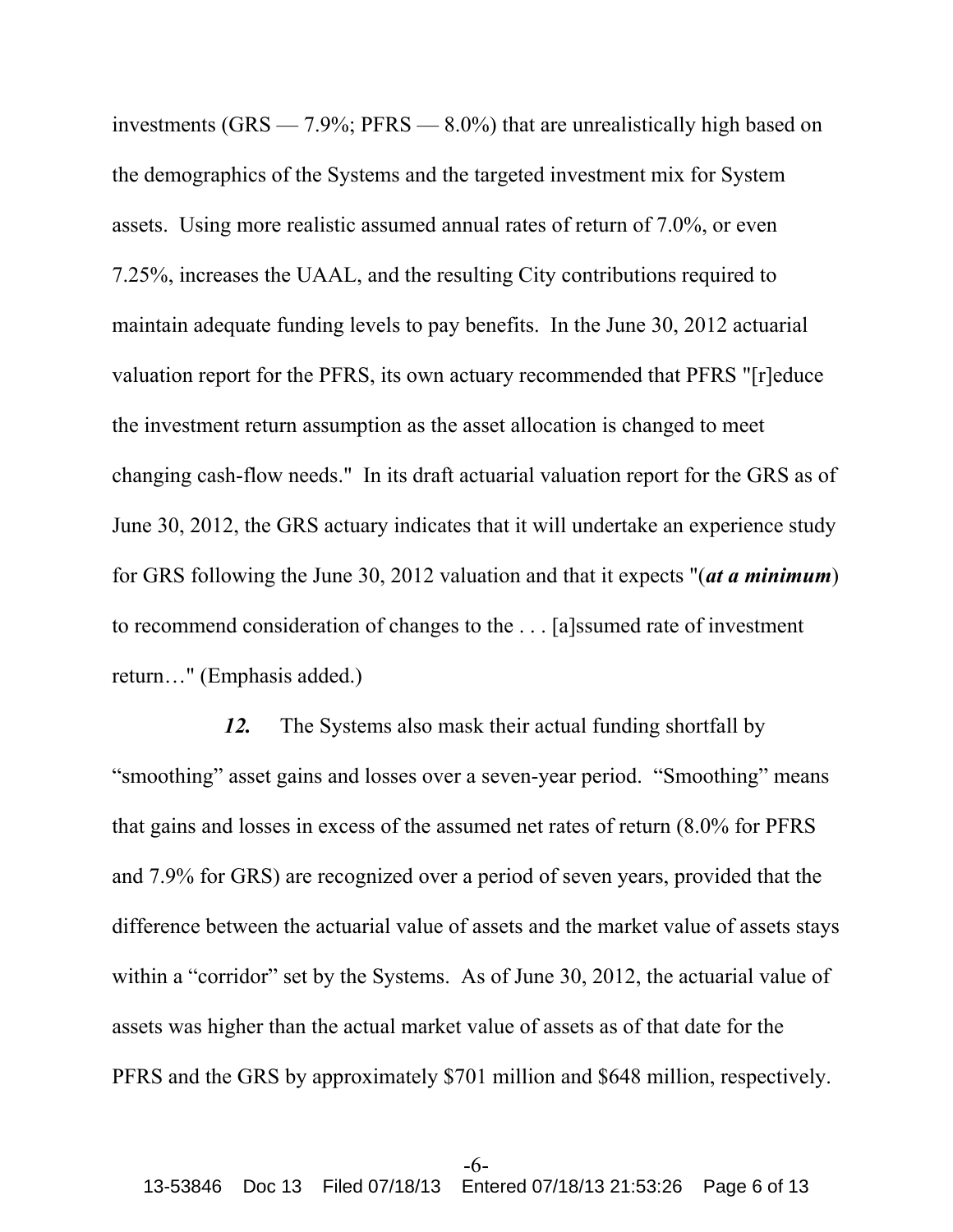Using actual market values of assets as of June 30, 2012 would reduce the funded status of the PFRS from approximately 96% to approximately 78% and the GRS from approximately 77% to approximately 59%. In its draft actuarial report for GRS for the period ending June 30, 2012, the GRS actuary recognized the problem, and stated that it "expect[s] ... to recommend consideration of changes to the ... [l]ength of the asset smoothing period and/or the amount of the corridor."

# *Estimated Underfunding Using More Realistic Assumptions & Methods*

*13.* As part of its restructuring process, the City has sought to ascertain an accurate picture of the funded position of the Systems, and to accurately measure the amount of the contributions that the City would have to make to each of the Systems going forward. As discussed above, the current assumptions and methods used by the Systems serve to, in the City's view, substantially understate the Systems' unfunded liabilities. Using what the City believes are more realistic assumptions, Milliman, Inc. ("Milliman"), which provides actuarial services to the City, has estimated that the combined underfunding for the GRS and PFRS as of June 30, 2013 is approximately \$3.5 billion.

*14.* To arrive at the City's estimated underfunding of approximately \$3.5 billion, Milliman used a 7.0% net assumed rate of return for both Systems, rather than the 7.9% and 8.0% assumptions used by GRS and PFRS, respectively.

#### -7-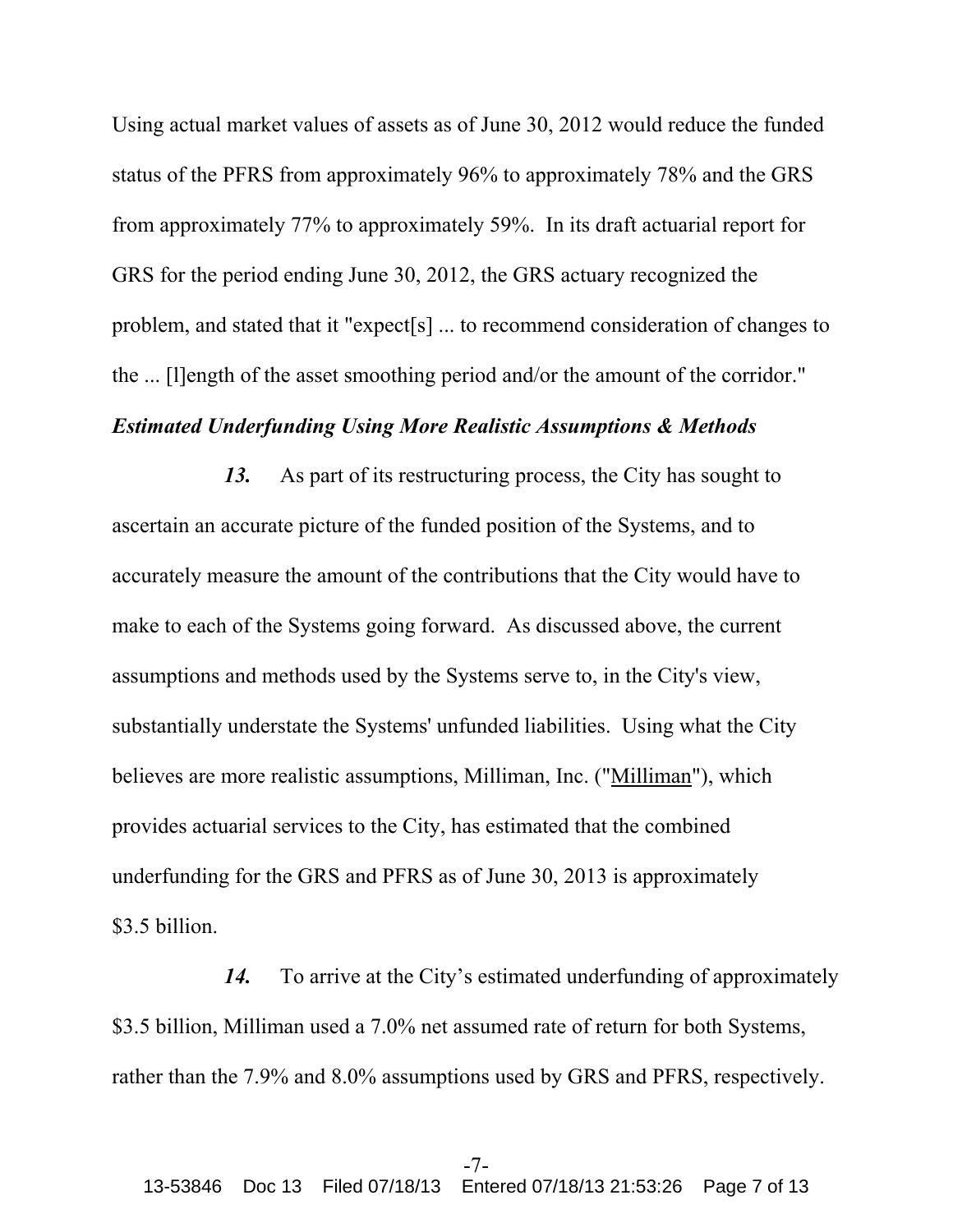In addition, Milliman used the estimated market value of assets as of June 30, 2013 rather than the actuarial value of assets. All other assumptions used in the actuarial valuations by the Systems' actuary remained the same.

## *GRS' Amortization Method Is Unreasonable*

*15.* The PFRS and the GRS, respectively, use 29-year and 30-year amortization periods for funding the UAAL. The GRS amortization method is "open," meaning that the amortization period is applied anew each year to the full amount of unfunded liability. That is akin to annually refinancing a 30-year mortgage, which means that the underfunding in the GRS never gets reduced by City contributions — it simply gets pushed forward with the hope that it will eventually be reduced by exceptional returns or other favorable experience. Use of a 30-year open amortization period is one of the factors used by the actuary in its recommendation to the GRS of the City's annual contributions. By employing GRS' open, 30-year amortization methodology, its actuary's annual recommended contributions to amortize GRS' UAAL do not even cover the amount of interest accruing on the UAAL. This causes the UAAL to grow rapidly (due to compounding), and essentially "kicks the can" of responsible pension funding "down the road." Although many governmental plans use long amortization periods to fund liabilities — in part to justify lower current contributions to their pension systems — use of a 30-year amortization period on an open-ended basis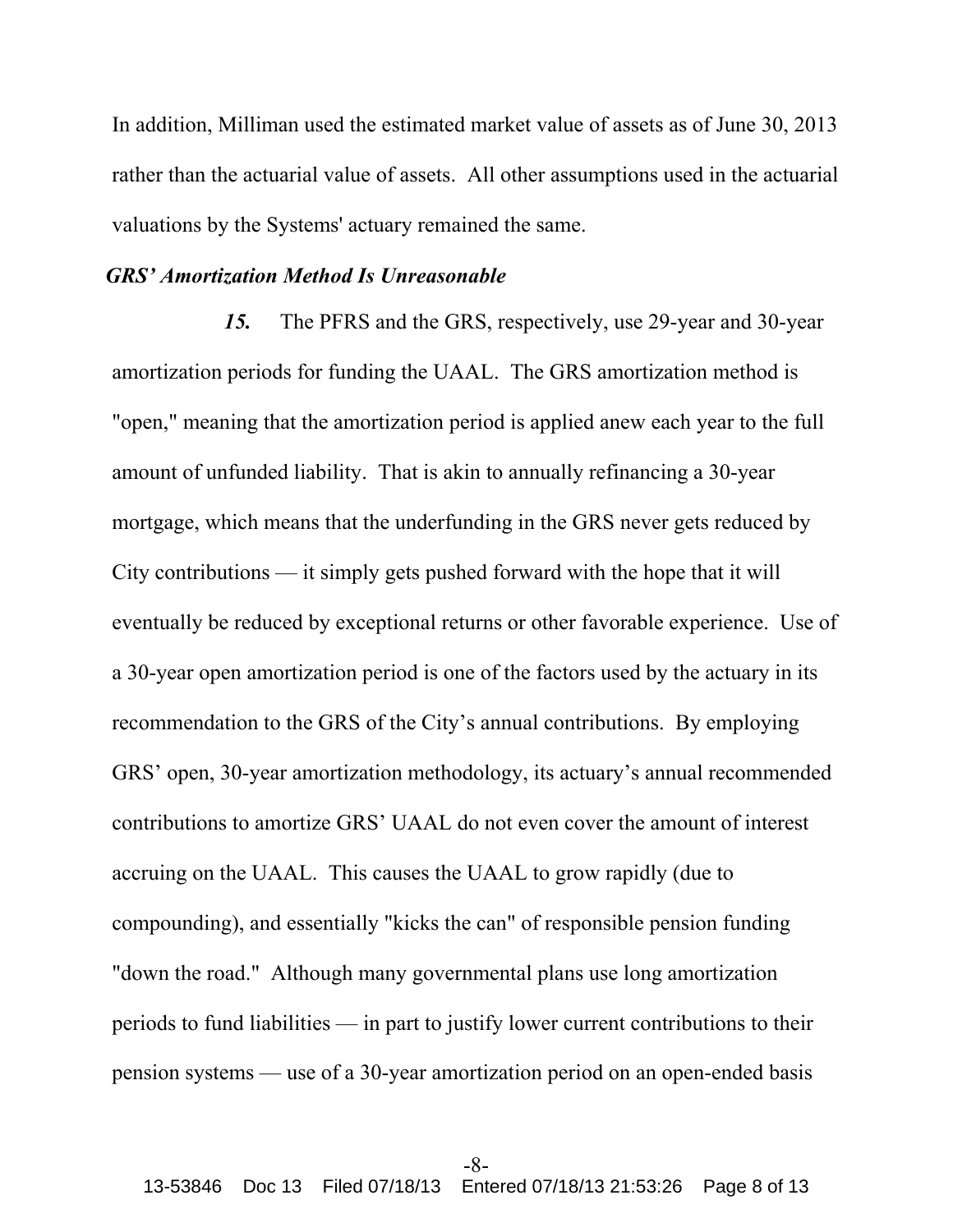simply defers indefinitely the cost to the City of the Systems' liabilities. This is especially problematic in mature pension funds like GRS and PFRS, in which the number of retirees receiving monthly pension payments far outnumber the active employees, many of whom will not begin to draw a pension for years. Such pension funds have significant annual pension payment obligations, reducing assets and increasing future UAAL. Indeed, the outside actuary for GRS estimated based on its actuarial valuation as of June 30, 2011, that during the ten-year period from July 1, 2011 through June 30, 2021, GRS would pay out roughly \$3 billion in pensions. In its draft report, the GRS actuary reported that, as of June 30, 2012, the market value of the GRS assets was approximately \$2.159 billion.

*16.* In addition to determining the System's underfunding based on more realistic actuarial methods and assumptions, the City also asked Milliman to determine the City's future contribution obligations using more reasonable amortization periods. Milliman estimated future contributions using shorter, closed amortizations periods — 15 years for the PFRS (to account for the fact that the PFRS is already closed to new hires) and 18 years for the GRS. The 18 year amortization period for GRS was selected to provide for annual contributions toward the UAAL in an amount at least equal to the interest generated on the UAAL, thus preventing the UAAL from growing due to the amortization methodology.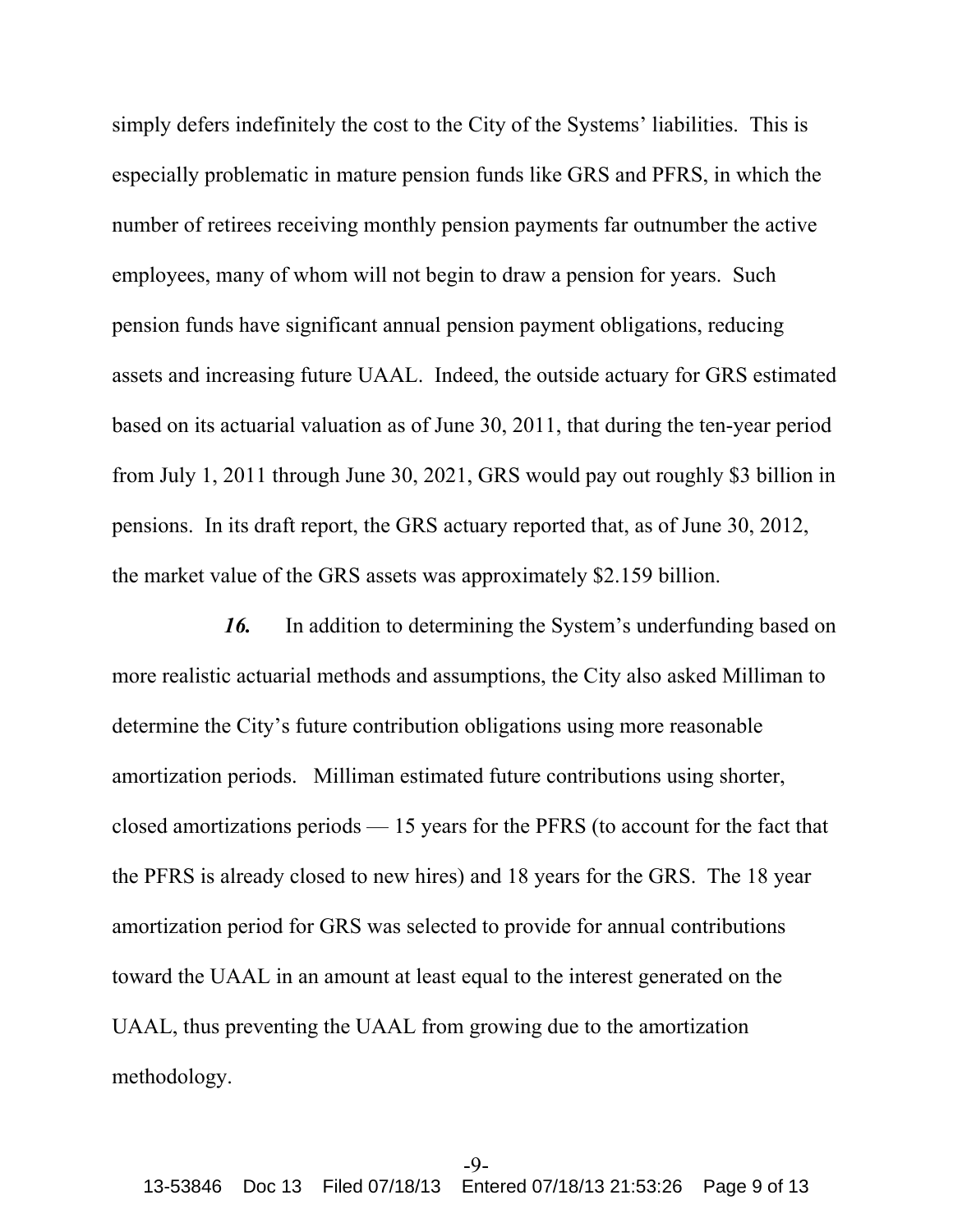*17.* By any measure, the Systems will require significant future contributions that the City cannot possibly afford. Even applying the current assumptions and methods used by the Systems — not the more realistic assumptions and methods that the City believes should be applied to determine and pay down the underfunding — the Systems' actuary projected, based on the June 30, 2011 valuations, that annual contributions to the GRS over the ten year period through fiscal year 2023 would need to be approximately \$1.15 billion, and that for the PFRS, contributions would need to be approximately \$796 million. Even with these levels of contributions and using existing actuarial assumptions and methods, the Systems' actuary projects funded levels for the GRS and the PFRS would decline by the end of fiscal year 2023 to 57% and 85%, respectively.

## *Past Practices and Deferrals of Current Contributions*

*18.* Miscellaneous past practices by the Systems' trustees and City officials — particularly as it relates to the GRS — have contributed to the Systems' significant underfunding. The most egregious example, upon information and belief, relates to GRS. Under the terms of the GRS plan, active City employees may elect to invest three, five or seven percent of their paychecks into an "annuity savings plan" (*i.e*., a separate defined contribution arrangement) that earns interest based on a rate of return established at the discretion of the GRS board of trustees. These employee contributions are aggregated and invested with the other assets of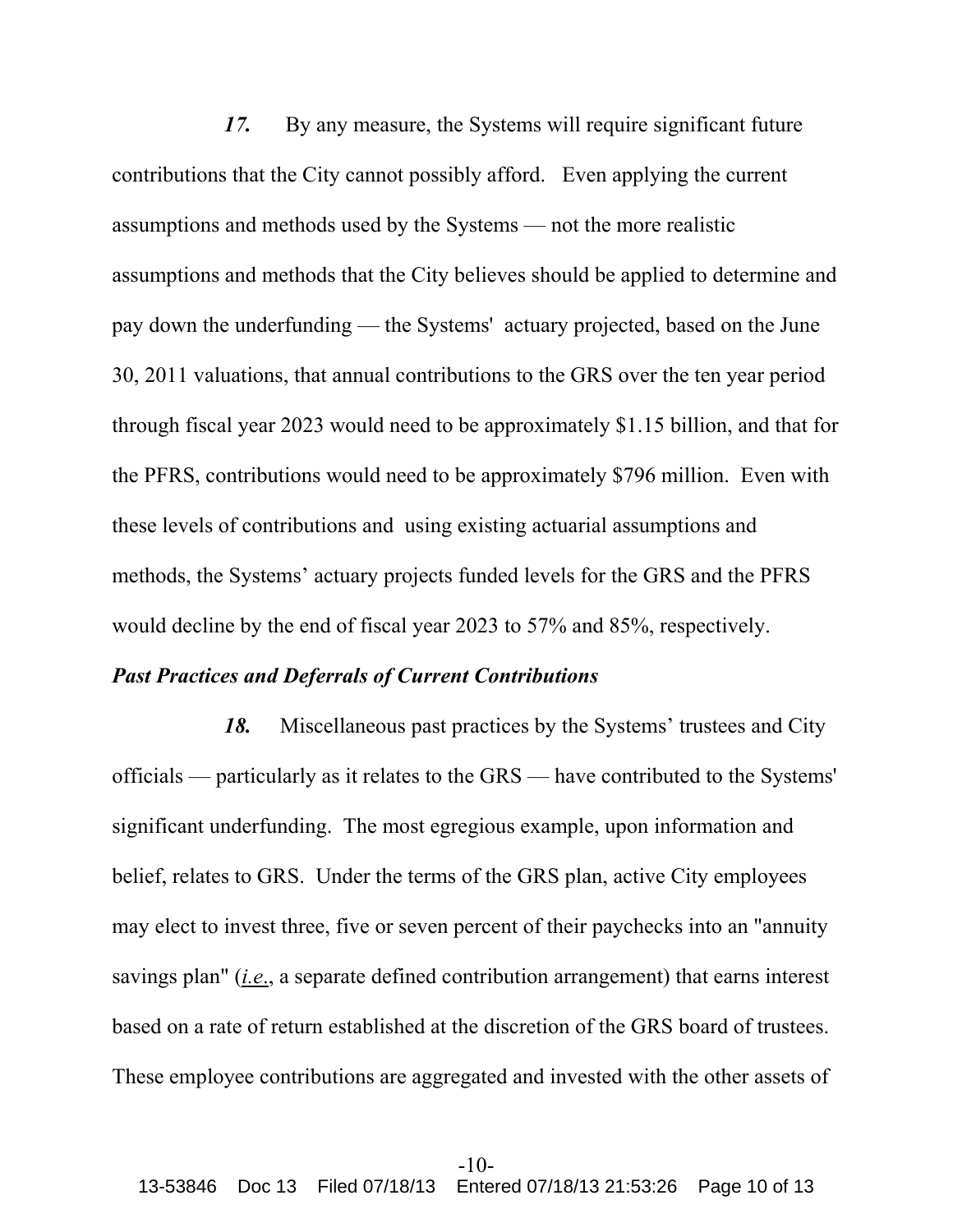the GRS on a commingled basis. But in many years, the GRS trustees chose to credit these annuity savings plan employee accounts with rates of return that were far greater than the actual GRS rate of return earned on the investments. This abuse of discretion was most egregious in 2009, when the GRS lost 24.1% of the value of its assets, but the trustees appear to have credited annuity savings plan accounts with an investment return of 7.5%. And they did so by taking GRS assets attributable to City contributions to fund defined benefit pensions, and reallocating those assets to the annuity savings plan, thus effectively robbing GRS of precious funds necessary to support the traditional pensions the City had promised. Hundreds of millions of dollars of plan assets intended to support the City's traditional defined benefit pension arrangements were converted by GRS trustees to provide a windfall to the annuity savings accounts of active employees outside of the defined benefit pension plan.

*19.* This transfer of assets that were intended to support pensions was not limited to practices involving annuity savings plan accounts of active employees. In certain years in which the respective System's actual investment return exceeded the assumed rate of return, the trustees — and it appears this includes both GRS and, albeit more rarely, the PFRS trustees — paid out a portion of the excess to already retired pensioners. Dubbed the "13th check" program because the additional pension check would be in excess of the 12 monthly pension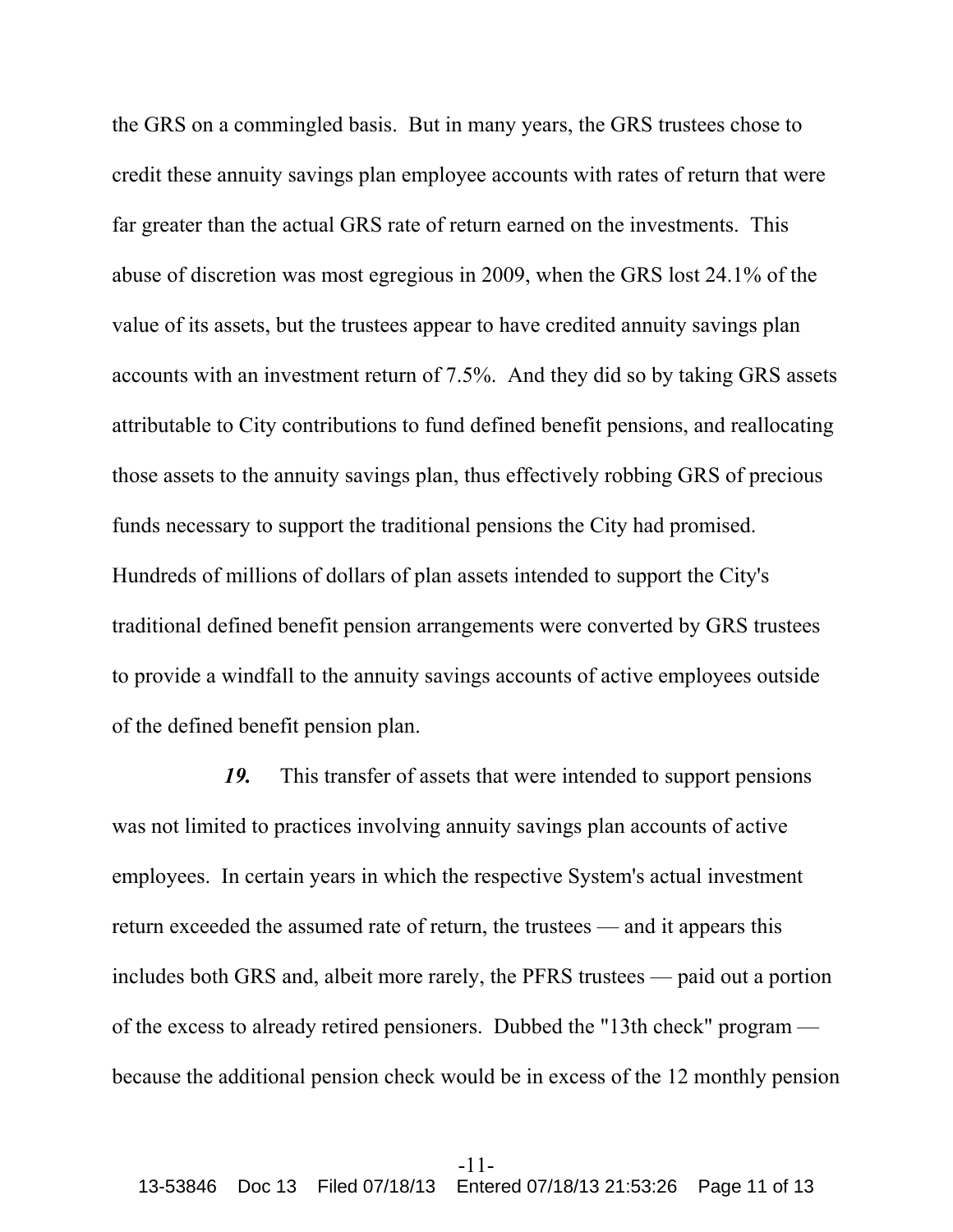checks the retiree normally received in that year — these payments were in excess of the pensioner's earned pension and deprived the Systems of assets that would be needed to support liabilities, especially since it is inevitable that in certain years the Systems' investment returns would fall short of their assumed rates of return.

*20.* Deferrals of current contributions and funding credits granted by the Systems also have contributed to the Systems' underfunding. The City has deferred payment of its year-end contributions to PFRS and GRS (and finances such deferrals at a rate of 8.0% for PFRS and 7.9% for GRS). According to City records, as of June 30, 2012, the City owed the PFRS its full contribution for fiscal year 2012 in the amount of approximately \$50 million. As of June 30, 2013, the City had deferred approximately \$108 million in pension contributions owing both to the GRS and PFRS for fiscal years 2012 and 2013. Contributions made in the form of notes nevertheless have been treated for actuarial purposes as made to the System during the applicable financial year. Further, I understand that the City was granted a "funding credit" by the PFRS trustees for contributions to PFRS in the amount of \$25 million, for each of the fiscal years from 2008 to 2010, resulting in the City actually making lower contributions in those fiscal years.